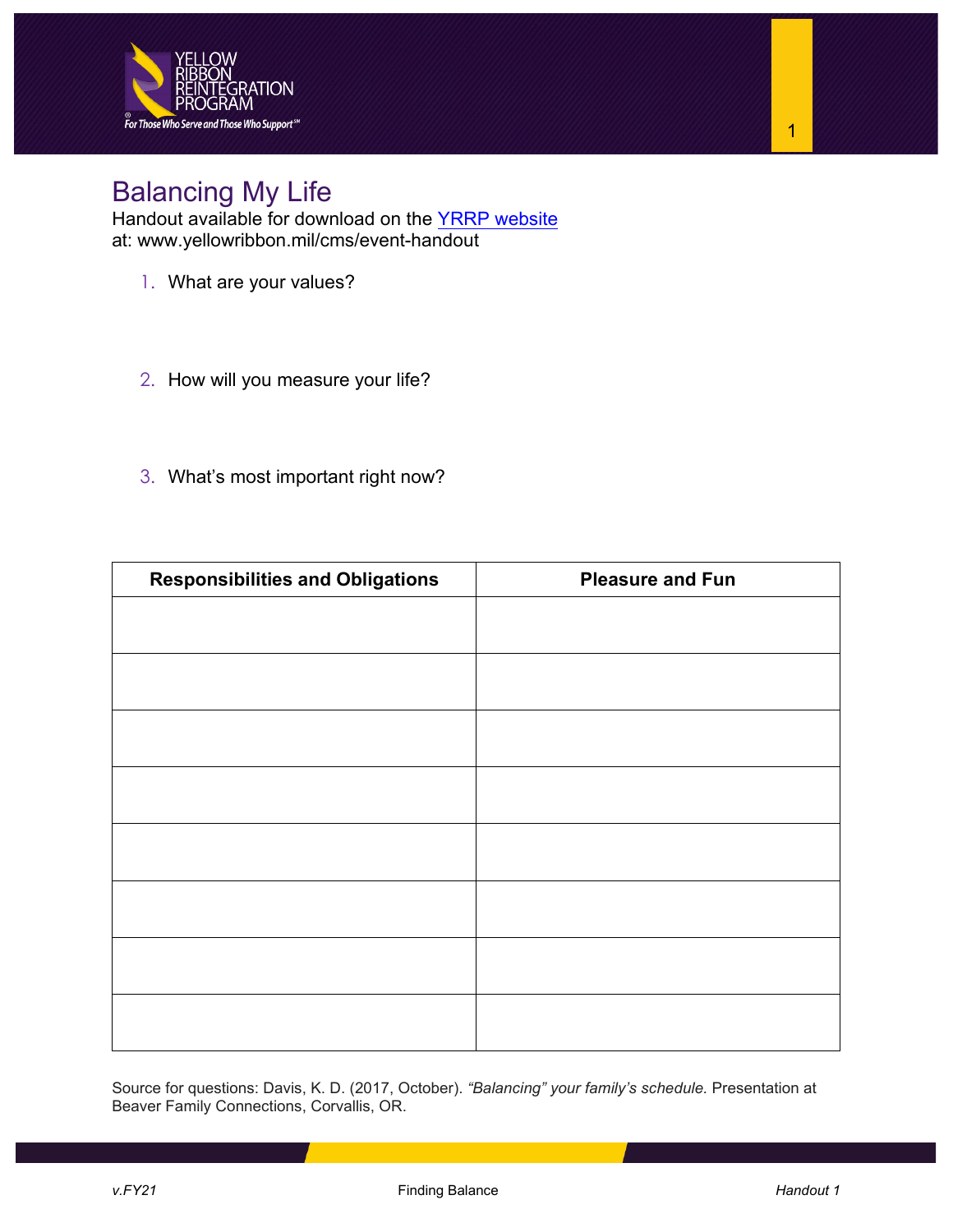

On a scale of 0 to 10 (with 10 on the outside rim being highest and 0 in the center), mark your level of satisfaction in each topic area by placing a dot on the wheel between wheel spokes. Then, draw a curved line between spokes for each topic area.

Consider the following when answering:

**Work/Career**: Do you enjoy what you do? Do you feel like you are making a contribution to your community?

**Family and Home**: Are you happy with your home life? Are the relationships what you want?

**Finances**: Is your standard of living what you want it to be? Have you planned for your future? If you have children, have you planned for their education?

**Personal Growth**: Are you achieving your personal desires in terms of education and selfdevelopment? Do you take time for yourself?

**Social and Cultural**: Do you have friends who enrich your life and contribute to your sense of well-being? Do you have a confidant with whom you can discuss important matters? Do you have interests, outside of your family and career, in which you participate (e.g., sports, theater)?

**Spiritual/Ethical**: Is religion important to you? If so, are you content with the way you are practicing your faith? Do you believe in specific personal values? Are you living up to those personal values?

**Fun and Recreation**: Do you participate in activities that give you enjoyment? Do you take advantage of the recreational opportunities in the location in which you live?

**Health and Fitness**: Do you feel healthy? Do you exercise and eat the way you would like to?



Wheel of Life® is a trademark of The Meyer Resource Group, Inc.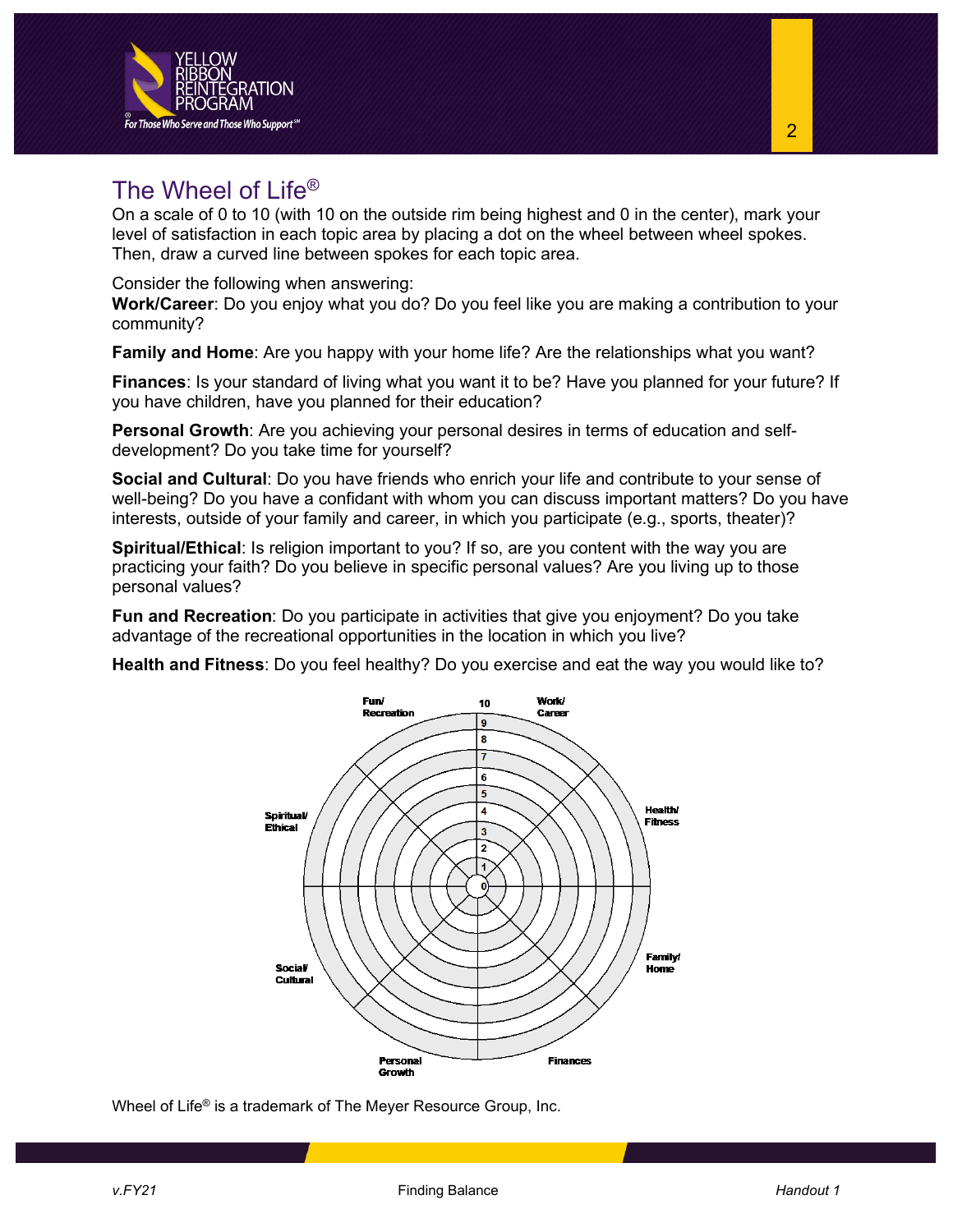

## SMART Goals

Handout available for download on the [YRRP website](https://www.yellowribbon.mil/cms/event-handout) at: [www.yellowribbon.mil/cms/event-handout](https://www.yellowribbon.mil/cms/event-handout)

You may use the wheel as a measure of balance to gauge your overall degree of life satisfaction and to identify areas that might benefit from goal-setting.

Identify an area in which you would like to increase your level of satisfaction and answer the following question:

| lf | were a 10 for me, what three things would be happening? |
|----|---------------------------------------------------------|
|    |                                                         |
| 2. |                                                         |
| 3. |                                                         |
|    | Consider the following tips for achieving balance:      |

- **Draw a line.** 
	- o Set boundaries. Say, "no."
	- o Practice self-care to improve overall well-being.
	- o Set realistic expectations for yourself.
- Be present.
	- o Don't be afraid to unplug.
	- o Be attentive at home, at work, or during your free time.
- **Practice mindfulness and self-compassion.** 
	- o Recognize when you are feeling guilty about not being able to do it all.
	- o Accept those feelings and reflect on why you are feeling that way.
- Create (and stick to) a daily routine.
	- o Sleep 7-9 hours.
	- o Exercise.
	- o Engage in family time, including meals.
- Recognize there are tradeoffs.
	- o Focusing on an important goal may deprioritize less important ones.
	- o Compromise on certain aspects in life to achieve what is necessary.
- Be flexible.
	- o Adapt to unexpected situations.
	- o Shift priorities as needed.

Source for tips: Davis, K. D. (2017, October). *"Balancing" your family's schedule*. Presentation at Beaver Family Connections, Corvallis, OR.